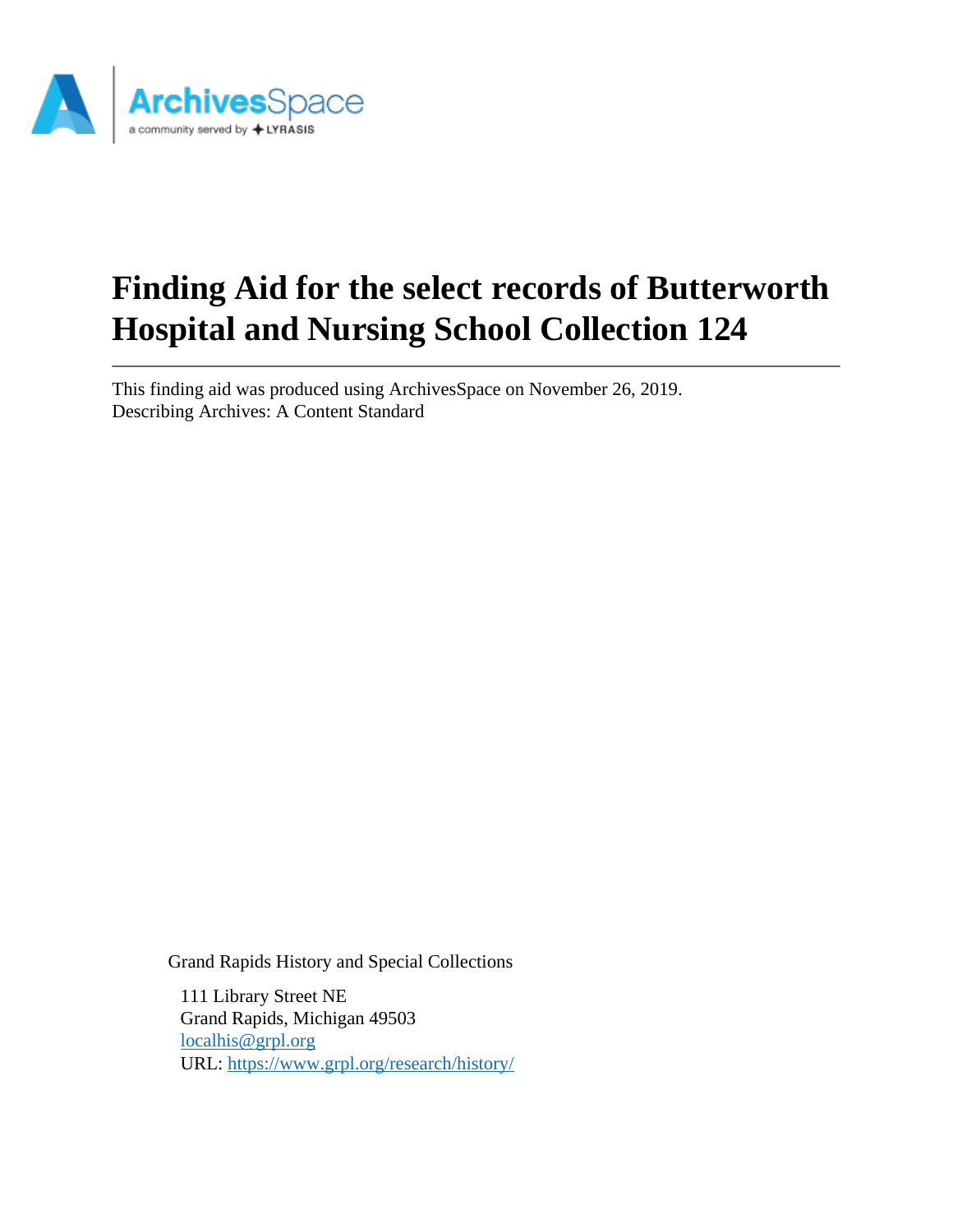# <span id="page-1-0"></span>**Table of Contents**

| Subseries A. Miscellaneous | 13 |
|----------------------------|----|
|                            | 14 |
|                            | 15 |
|                            | 15 |
|                            | 16 |
|                            |    |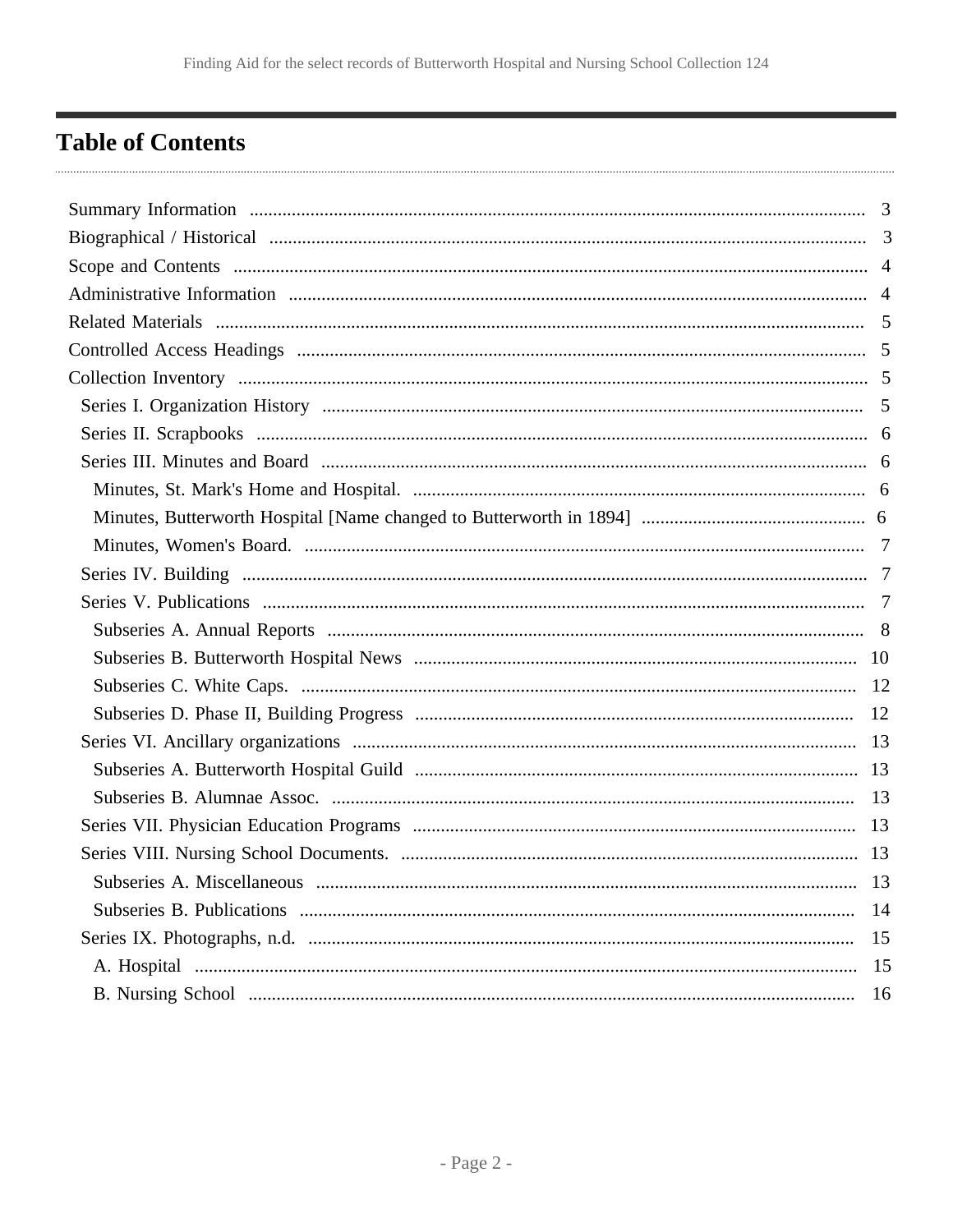# <span id="page-2-0"></span>**Summary Information**

| <b>Repository:</b>                                              | Grand Rapids History and Special Collections                                                                                                                                                                                                                                                                                                                                                                                                                                               |  |
|-----------------------------------------------------------------|--------------------------------------------------------------------------------------------------------------------------------------------------------------------------------------------------------------------------------------------------------------------------------------------------------------------------------------------------------------------------------------------------------------------------------------------------------------------------------------------|--|
| <b>Title:</b>                                                   | Select records of Butterworth Hospital and Nursing School                                                                                                                                                                                                                                                                                                                                                                                                                                  |  |
| ID:                                                             | Collection 124                                                                                                                                                                                                                                                                                                                                                                                                                                                                             |  |
| <b>ID</b> [Archivists<br><b>Toolkit</b><br>Database::RESOURCE]: | 132                                                                                                                                                                                                                                                                                                                                                                                                                                                                                        |  |
| Date [inclusive]:                                               | 1880-1989, n.d.                                                                                                                                                                                                                                                                                                                                                                                                                                                                            |  |
| <b>Physical Description:</b>                                    | 10.21 Linear Feet 13 boxes                                                                                                                                                                                                                                                                                                                                                                                                                                                                 |  |
| Language of the<br><b>Material:</b>                             | English                                                                                                                                                                                                                                                                                                                                                                                                                                                                                    |  |
| Abstract:                                                       | Butterworth Hospital, now part of Spectrum Health, was established<br>in Grand Rapids, Michigan as St. Mark's Home and Hospital in<br>1876. This collection contains photographs, annual reports, minutes,<br>newsclippings, scrapbooks and yearbooks dealing with the history<br>of the hospital, 1880-1989, particularly before 1930. Also in the<br>collection are documents concerning fund raising for the construction<br>of the new hospital building, which was dedicated in 1925. |  |

**^** [Return to Table of Contents](#page-1-0)

# <span id="page-2-1"></span>**Biographical / Historical**

In 1872 the rector of St. Marks Episcopal Church asked the women of the church to help solve the problem of two elderly and homeless parishioners. In response Mr. and Mrs. E.P. Fuller, in memory of their son, donated a house at the corner of Bond Ave. and Crescent St. to serve as a home for the needy persons. In 1875 the Fullers loaned a larger building on Weston Street, and in 1876 it was officially incorporated as St. Mark's Home and Hospital. This was the forerunner of Butterworth Hospital.

In 1887 Richard E. Butterworth donated land at the southwest corner of Michigan Street and Bostwick Avenue for a new hospital building. Butterworth died the following year leaving St. Mark's Home and Hospital a gift of \$30,000 in cash and land. The cornerstone for the new hospital was laid March 1889 and the new hospital opened in April 1890. In 1894 the hospital changed its name to Butterworth Hospital, to honor its benefactor.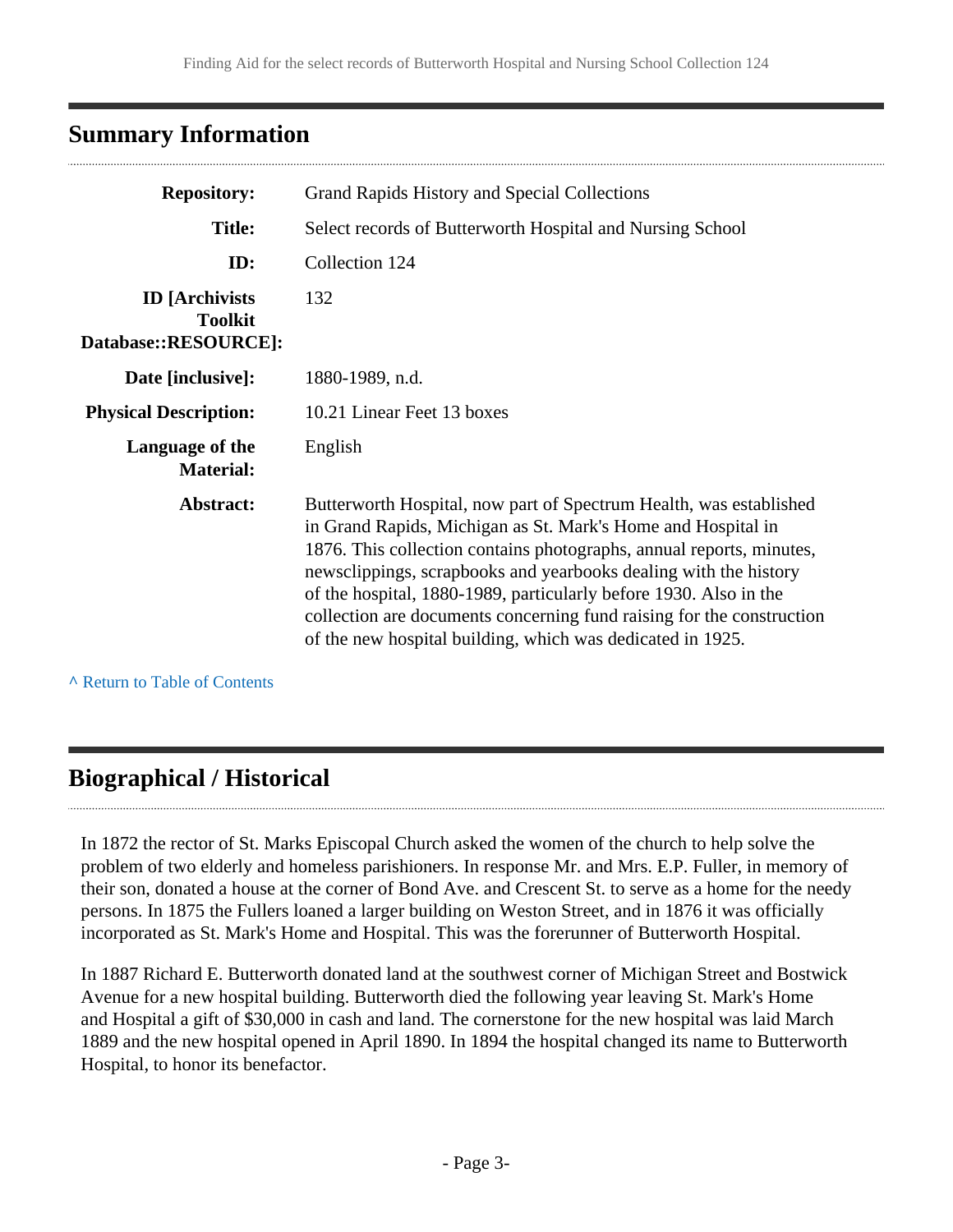In 1902 the hospital became an independent corporation, no longer affiliated with St. Mark's Church. The hospital went on to become the largest in the City of Grand Rapids.

See Mrs. Russell's history for more of this early history.

**^** [Return to Table of Contents](#page-1-0)

# <span id="page-3-0"></span>**Scope and Contents**

The collection contains photographs, annual reports, minutes, news clippings, scrapbooks, and yearbooks about Butterworth Hospital and Nursing School. Items of interest in the collection are:

Photographs showing the interior and exterior of Butterworth Hospital, n.d., such as an operating room, ward, and group photos of the nursing school and staff.

The minutes of St. Mark's Home and Hospital, 1880-1899, and a St. Marks Annual Report, 1890.

Butterworth Annual reports, 1900-, yearbooks of the nursing school, "The Voyager," "White Caps," and "Servio," 1927-1970.

Various documents and memorabilia about the fund raising and construction of the new hospital building, c. 1920.

Advertising supplement from the Grand Rapids Press, 1973, which was done for the Centennial of the Hospital and gives a history of the hospital.

**^** [Return to Table of Contents](#page-1-0)

# <span id="page-3-1"></span>**Administrative Information**

# **Publication Statement**

Grand Rapids History and Special Collections

111 Library Street NE Grand Rapids, Michigan 49503 [localhis@grpl.org](mailto:localhis@grpl.org) URL:<https://www.grpl.org/research/history/>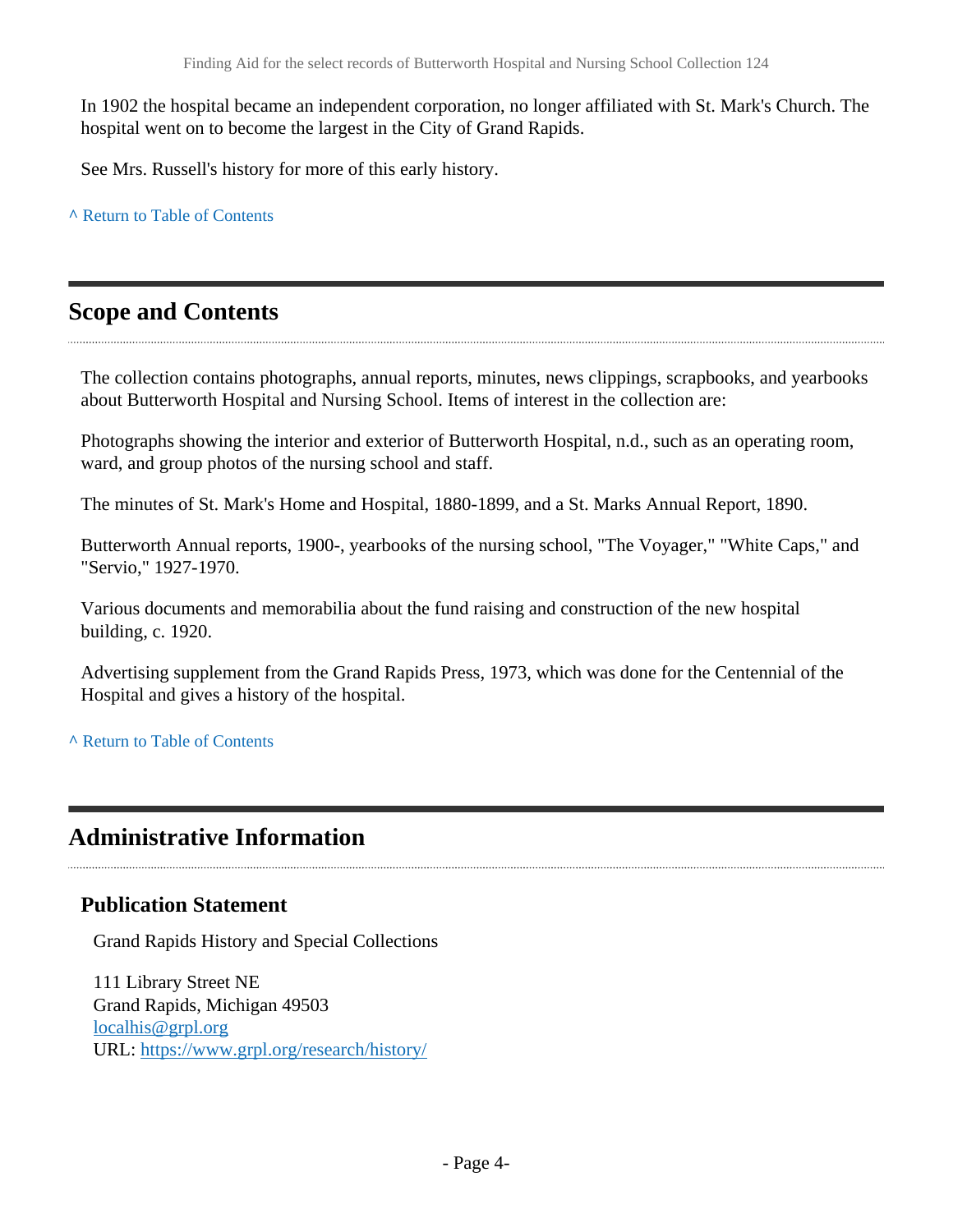# **Immediate Source of Acquisition**

Emily Deming, 1982 and unknown donors. Accession numbers 1988.021, 1997.006 and unknown.

**^** [Return to Table of Contents](#page-1-0)

# <span id="page-4-0"></span>**Related Materials**

# **Related Materials**

Images of the hospital can also be found in Coll. 054, the Grand Rapids Public Library Photographs Collection.

See also the book: "Ninety-five years of nursing education, 1890-1985" M610.7307.N622

**^** [Return to Table of Contents](#page-1-0)

# <span id="page-4-1"></span>**Controlled Access Headings**

- business records
- Grand Rapids (Mich.) -- History
- Hospitals -- Michigan -- Grand Rapids -- History
- Butterworth Hospital (Grand Rapids, Mich.). School of Nursing
- Butterworth Hospital (Grand Rapids, Mich.)

# <span id="page-4-2"></span>**Collection Inventory**

# <span id="page-4-3"></span>**Series I. Organization History**

#### **Scope and Contents**

A history written in 1925 by Clara Comstock Russell (Mrs. Huntley Russell) documents important early milestones. Additional historical information may be found in the publications in the collection, but no formal later histories are currently included here.

| <b>Title/Description</b>                                | <i>Instances</i> |          |
|---------------------------------------------------------|------------------|----------|
| History of Butterworth Hospital by Mrs. Huntley [Clara] | Box 1            | folder 1 |
| Comstock] Russell, 1924. 00.[3652].                     |                  |          |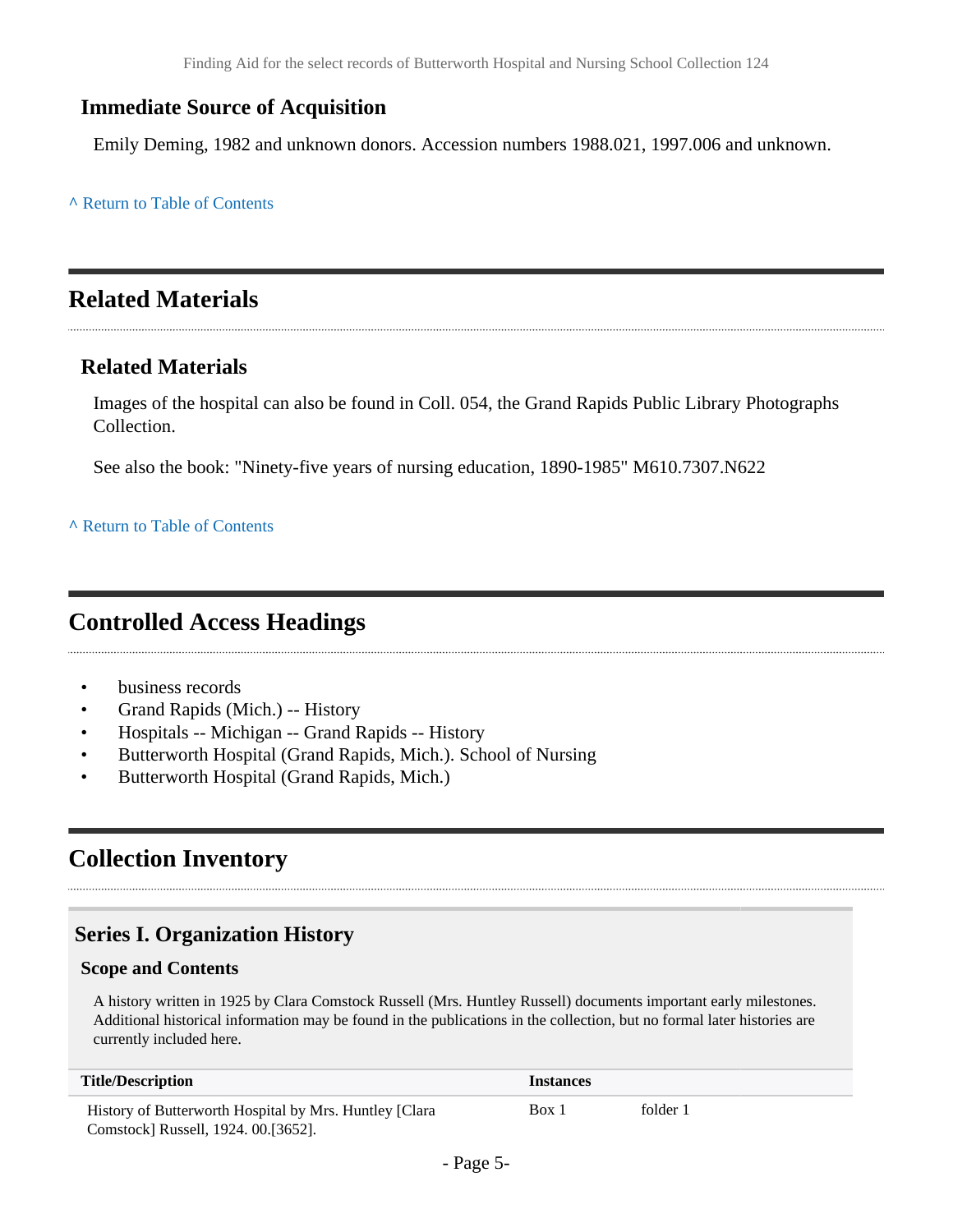| Published Histories. Clippings. Sources Unidentified. (2) Added<br>4/2/2005                                                                                  | Box 1  | folder 2 |
|--------------------------------------------------------------------------------------------------------------------------------------------------------------|--------|----------|
| A Service of Thanksgiving and Dedication for the one-hundredth<br>anniversary of the founding of Butterworth Hospital, 1873-1973.<br>Nov. 4, 1973. [program] | Box 1  | folder 3 |
| Butterworth Hospital Centennial Advertising Supplement, Grand<br>Rapids Press, 1973                                                                          | Box 10 | folder 2 |

### <span id="page-5-0"></span>**Series II. Scrapbooks**

#### **Scope and Contents**

Additional select historical information can be found reflected here ca. 1910 to 1939, with a few clippings from the 1950s and the 1970s.

| <b>Title/Description</b><br><b>Instances</b> |        |          |  |
|----------------------------------------------|--------|----------|--|
| 1910, 1922-25, 1933, 1937-39                 | Box 1  | folder 4 |  |
| 1922-1925                                    | Box 10 |          |  |
| Newsclippings, 1955, 1958, 1970-73           | Box 1  | folder 5 |  |
| Newsclippings, n.d.                          | Box 1  | folder 6 |  |

#### **^** [Return to Table of Contents](#page-1-0)

### <span id="page-5-1"></span>**Series III. Minutes and Board**

#### **Scope and Contents**

Minutes are included from 1880 to 1934, with gaps. Those from 1880 to 1891 would be under the name St. Mark's. Those select items from 1897 to 1934 are under the Butterworth Hospital name, which was changed in 1894. Bylaws are included from 1925 and 1941.

### <span id="page-5-2"></span>**Minutes, St. Mark's Home and Hospital.**

| <b>Title/Description</b> | <b>Instances</b> |          |
|--------------------------|------------------|----------|
| 1880-1882.               | Box 2            | volume 1 |
| 1882-1885.               | Box 2            | folder 2 |
| 1889-1891.               | Box 2            | folder 3 |

### <span id="page-5-3"></span>**Minutes, Butterworth Hospital [Name changed to Butterworth in 1894]**

| <b>Title/Description</b> | tances |          |
|--------------------------|--------|----------|
| 897-1899                 | Box'   | tolder 4 |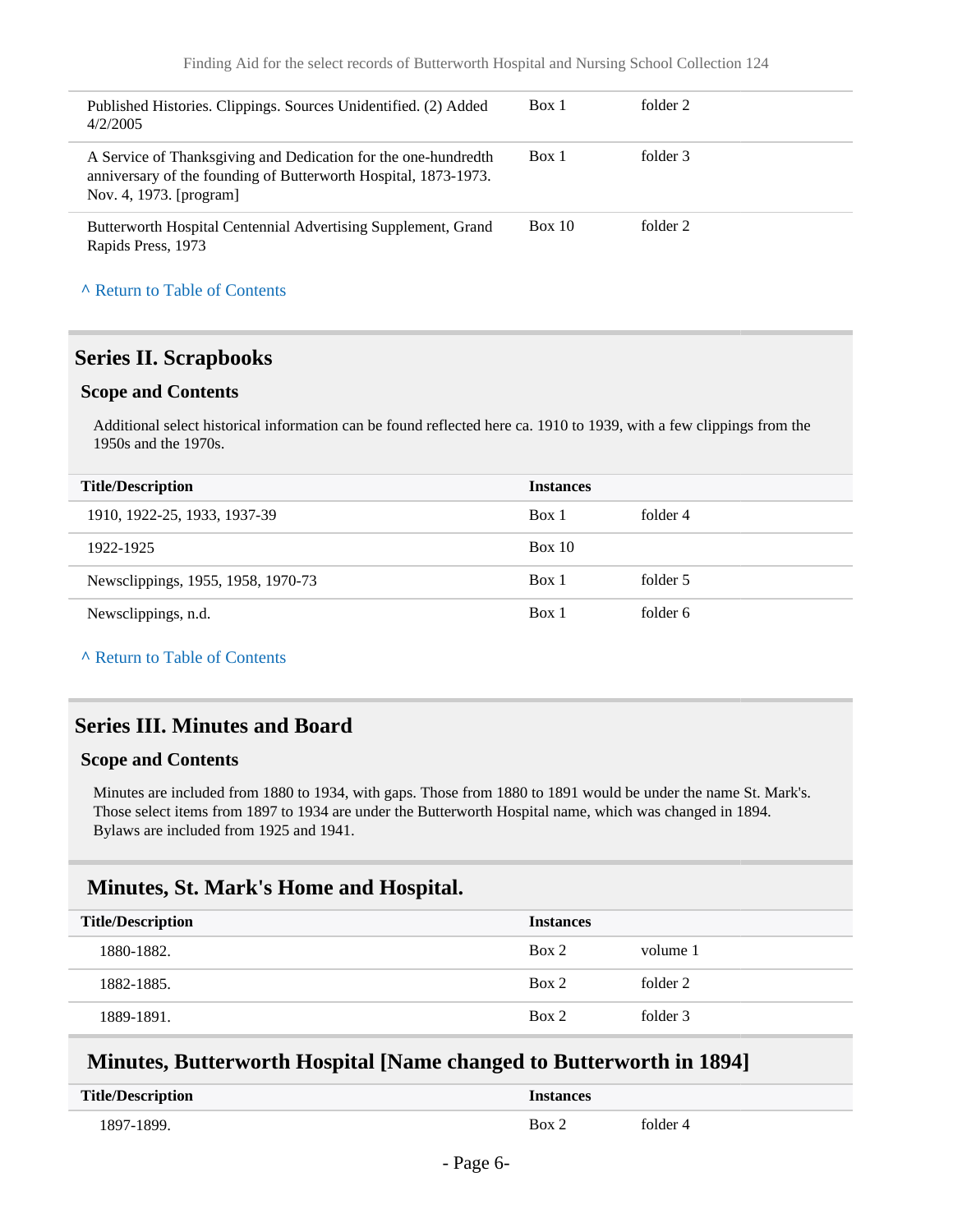<span id="page-6-0"></span>

| Minutes, Board of Managers, 1899-1902.                                   | Box 2            | volume 5 |  |  |
|--------------------------------------------------------------------------|------------------|----------|--|--|
| <b>Minutes, Women's Board.</b>                                           |                  |          |  |  |
| <b>Title/Description</b>                                                 | <b>Instances</b> |          |  |  |
| 1907                                                                     | Box 2            | volume 6 |  |  |
| 1927-1930.                                                               | Box 2            | folder 7 |  |  |
| 1931-1934.                                                               | Box 2            | folder 8 |  |  |
| By-Laws, Board of Trustees, typed drafts, annotated. n.d. [ca.<br>1923?] | Box 1            | folder 7 |  |  |
| By-laws, Rules and Regulations, published versions (2). 1925,<br>1941.   | Box 1            | folder 8 |  |  |
| Michigan Annual Report Non-Profit Corporations, 1944-47.                 | Box 1            | folder 9 |  |  |

# <span id="page-6-1"></span>**Series IV. Building**

### **Scope and Contents**

The limited documentation of the buildings in this collection are primarily for the 1925 building. There are odd items touching on later structures.

| <b>Title/Description</b>                                                                                                                                     | <b>Instances</b> |           |
|--------------------------------------------------------------------------------------------------------------------------------------------------------------|------------------|-----------|
| History of New Hospital Building, typed draft, author unknown,<br>ca. 1920.                                                                                  | Box 1            | folder 10 |
| Classified Lists, ca. 1920 [Use unknown, but the date and context<br>suggests it may have been used for hospital building fundraising.<br>Addresses included | Box 1            | folder 11 |
| Correspondence, Campaign Letters, 1925. (5) Include graphics,<br>sent from R.W. Irwin, Arthur H. Vandenberg, Edmund W. Booth,<br>A.P. Johnson                | Box 1            | folder 12 |
| Report to Mr. Edward Lowe from Robert W. Irwin, 1925.                                                                                                        | Box 1            | folder 13 |
| Invitation, Opening Exercises, May 1925.                                                                                                                     | Box 1            | folder 14 |
| Open House Invitation. New Parking Ramp. Aug. 21, 1963.<br>Added 4/2/2005                                                                                    | Box 1            | folder 15 |
| Form Letter. 1972. From William W. Irwin, President, Board of<br>Trustees. RE: Bond for 108 bed addition. Added 4/2/2005                                     | Box 1            | folder 16 |

#### **^** [Return to Table of Contents](#page-1-0)

## <span id="page-6-2"></span>**Series V. Publications**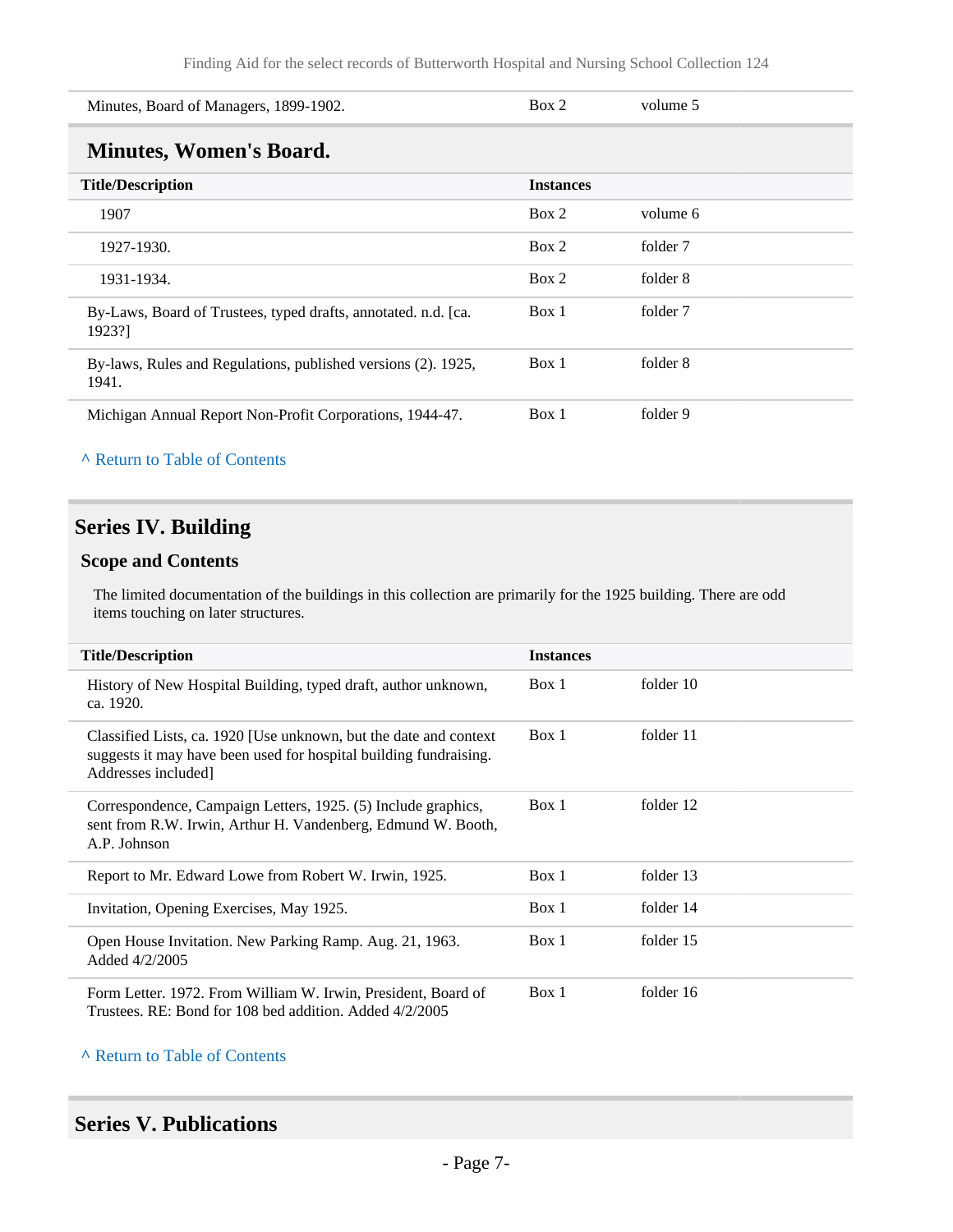# <span id="page-7-0"></span>**Subseries A. Annual Reports**

#### **Scope and Contents**

An incomplete though fairly comprehensive series of annual reports exists in the collection. One item from the St. Mark's time period documents 1890-1892. Butterworth Hospital reports exist from 1900, 1902-1928, 1936-1954, 1963-1976 (as an issue of Butterworth Hospital News), 1977-1989 (incomplete).

# **St. Mark's Hospital**

| <b>Title/Description</b>                     | <b>Instances</b> |          |
|----------------------------------------------|------------------|----------|
| St Mark's Hospital, Annual Report, 1890-1892 | Box 1.5          | folder 1 |

# **Butterworth Hospital Annual Reports**

| <b>Title/Description</b>           | <b>Instances</b> |          |
|------------------------------------|------------------|----------|
| 1900                               | Box 3            | folder 1 |
| 1902                               | Box 3            | folder 1 |
| 1903                               | Box 3            | folder 1 |
| 1904                               | Box 3            | folder 1 |
| 1905                               | Box 3            | folder 1 |
| 1906                               | Box 3            | folder 2 |
| 1907                               | Box 3            | folder 2 |
| 1908                               | Box 3            | folder 2 |
| 1909                               | Box 3            | folder 2 |
| 1910                               | Box 3            | folder 2 |
| 1911                               | Box 3            | folder 3 |
| 1912                               | Box 3            | folder 3 |
| 1913                               | Box 3            | folder 3 |
| 1914                               | Box 3            | folder 3 |
| 1915                               | Box 3            | folder 3 |
| 1916                               | Box 3            | folder 4 |
| 1917 [to Apr. 1917]                | Box 3            | folder 4 |
| 1917/1918 [Mar. 1917 to Dec. 1918] | Box 3            | folder 4 |
| 1919 [to Dec. 1919]                | Box 3            | folder 4 |
| 1920 [to Dec. 1920]                | Box 3            | folder 4 |
| 1921                               | Box 3            | folder 5 |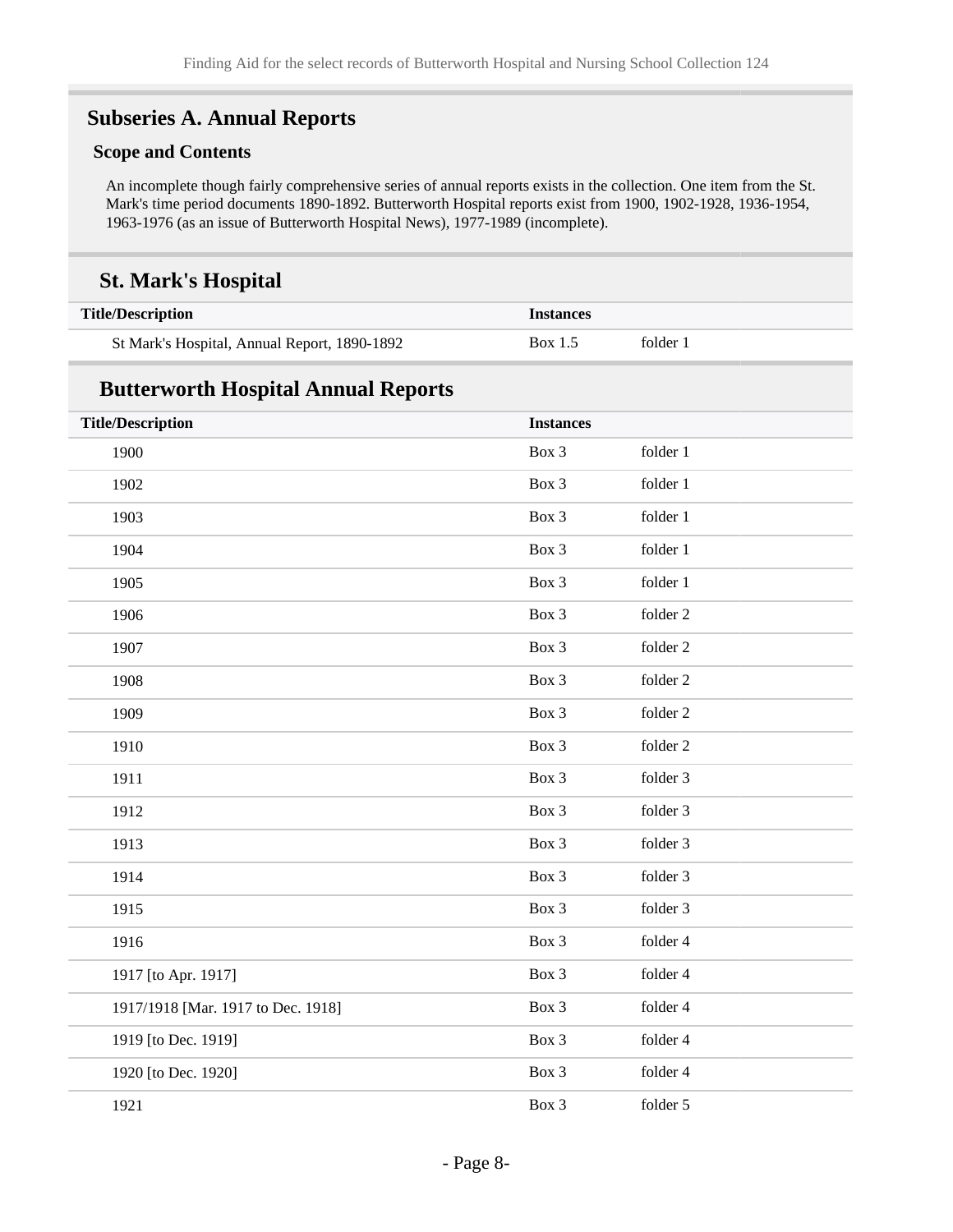| 1922         | Box 3          | folder 5 |
|--------------|----------------|----------|
| 1923         | Box 3          | folder 5 |
| 1924         | Box 3          | folder 5 |
| 1925         | Box 3          | folder 5 |
| 1926         | Box 3          | folder 6 |
| 1927         | Box 3          | folder 6 |
| 1928         | Box 3          | folder 6 |
| 1936/1937    | Box 3.5        | folder 1 |
| 1937/1938    | <b>Box 3.5</b> | folder 1 |
| 1938/1939    | <b>Box 3.5</b> | folder 1 |
| 1939/1940    | <b>Box 3.5</b> | folder 1 |
| 1940/1941    | Box 3.5        | folder 2 |
| 1942         | Box 3.5        | folder 2 |
| 1943         | Box 3.5        | folder 2 |
| 1944/1945    | <b>Box 3.5</b> | folder 2 |
| 1946         | Box 3.5        | folder 3 |
| 1947         | Box 3.5        | folder 3 |
| 1948(2)      | Box 3.5        | folder 3 |
| 1949         | <b>Box 3.5</b> | folder 3 |
| 1950         | <b>Box 3.5</b> | folder 3 |
| 1951         | <b>Box 3.5</b> | folder 4 |
| 1952 Missing | Box 3.5        | folder 4 |
| 1953         | Box 3.5        | folder 4 |
| 1954         | Box 3.5        | folder 4 |
|              |                |          |

# **Annual Reports/Butterworth Hospital News**

### **Scope and Contents**

Note: The following annual reports were published as part of the serial title "Butterworth Hospital News"

| <b>Title/Description</b>       | <b>Instances</b> |
|--------------------------------|------------------|
| 1963. [v. 5, no. 3, Jan. 1963] | Box 4            |
| 1964. [v. 6, no. 3, Jan. 1964] | Box 4            |
| 1965. [v. 7, no. 3, Jan. 1965] | Box 4            |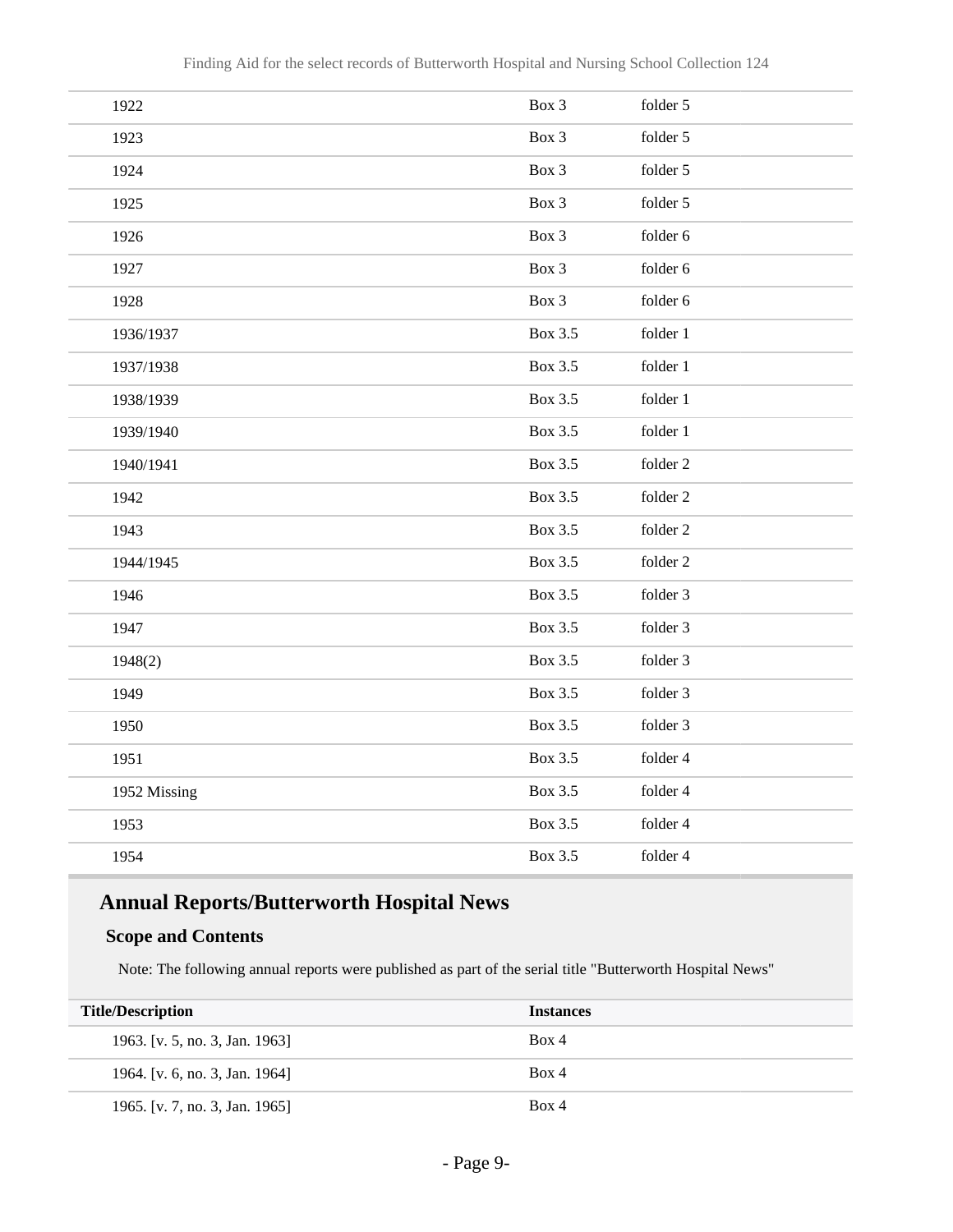| 1966.  v. 8, no. 3, Jan. 1966]                                                                                                                                                                                                        | Box 4   |          |
|---------------------------------------------------------------------------------------------------------------------------------------------------------------------------------------------------------------------------------------|---------|----------|
| 1967. [v. 9, no. 3, Jan. 1967]                                                                                                                                                                                                        | Box 4   |          |
| 1968. [v. 10, no. 3, Jan. 1968]                                                                                                                                                                                                       | Box 4   |          |
| 1969. [v. 11, no. 3, Jan. 1969]                                                                                                                                                                                                       | Box 4   |          |
| 1970. [v. 12, no. 3, Jan. 1970]                                                                                                                                                                                                       | Box 4   |          |
| 1970. c. 2 [From Emily Deming] House                                                                                                                                                                                                  | Box 3.5 |          |
| 1971. [v. 13, no. 3, Jan. 1971]                                                                                                                                                                                                       | Box 4.5 |          |
| 1972. [v. 14, no. 3, Jan. 1972]                                                                                                                                                                                                       | Box 4.5 |          |
| 1973. [v. 15, no. 3, Jan. 1973]                                                                                                                                                                                                       | Box 4.5 |          |
| 1973                                                                                                                                                                                                                                  | Box 3.5 | folder 5 |
| 1975/1976 [v. 18, #6. Sept. 1976]                                                                                                                                                                                                     | Box 4.5 |          |
| 1976/1977 c. 2. For copy 1 see: Butterworth Hospital News v.<br>18 no. 6, Sept. 1977.                                                                                                                                                 | Box 3.5 | folder 5 |
| 1977/1978 [Found with unprocessed Butterworth Hospital<br>News, 4/3/2005. First issue not marked with this periodical<br>title.]                                                                                                      | Box 3.5 | folder 5 |
| 1978/1979                                                                                                                                                                                                                             | Box 3.5 | folder 5 |
| 1979/1980 00.[3265].4 Added 4/2/2005                                                                                                                                                                                                  | Box 3.5 | folder 5 |
| 1979/1980 c.2 Fnd. W unprocessed Butterworth Hospital<br>news, 4/3/2005]                                                                                                                                                              | Box 3.5 | folder 5 |
| 1981/1982 00.[3265].1 Added 12/14/2004                                                                                                                                                                                                | Box 3.5 | folder 6 |
| 1982/1983 00.[3265].2 Added 12/14/2004                                                                                                                                                                                                | Box 3.5 | folder 6 |
| 1983/1984 00.[3265].3 Added 4/2/2005                                                                                                                                                                                                  | Box 3.5 | folder 6 |
| 1984/1985                                                                                                                                                                                                                             | Box 3.5 | folder 6 |
| "Time is the greatest innovator" (Leonardo)—cover data.<br>This document includes fiscal information for 1985 and 1986,<br>but also includes information on various procedures with<br>photographs of patients and staff. 00.[3992].1 | Box 3.5 |          |
| 1987/1988                                                                                                                                                                                                                             | Box 3.5 |          |
| 1988/1989                                                                                                                                                                                                                             | Box 3.5 |          |

# <span id="page-9-0"></span>**Subseries B. Butterworth Hospital News**

#### **Scope and Contents**

One lone issue in 1953 is a tabloid format. A fairly complete series in a new small format exists from 1958 to 1981. The format changes a couple of times in the 1980s, with issues scattered, ending here in 1986.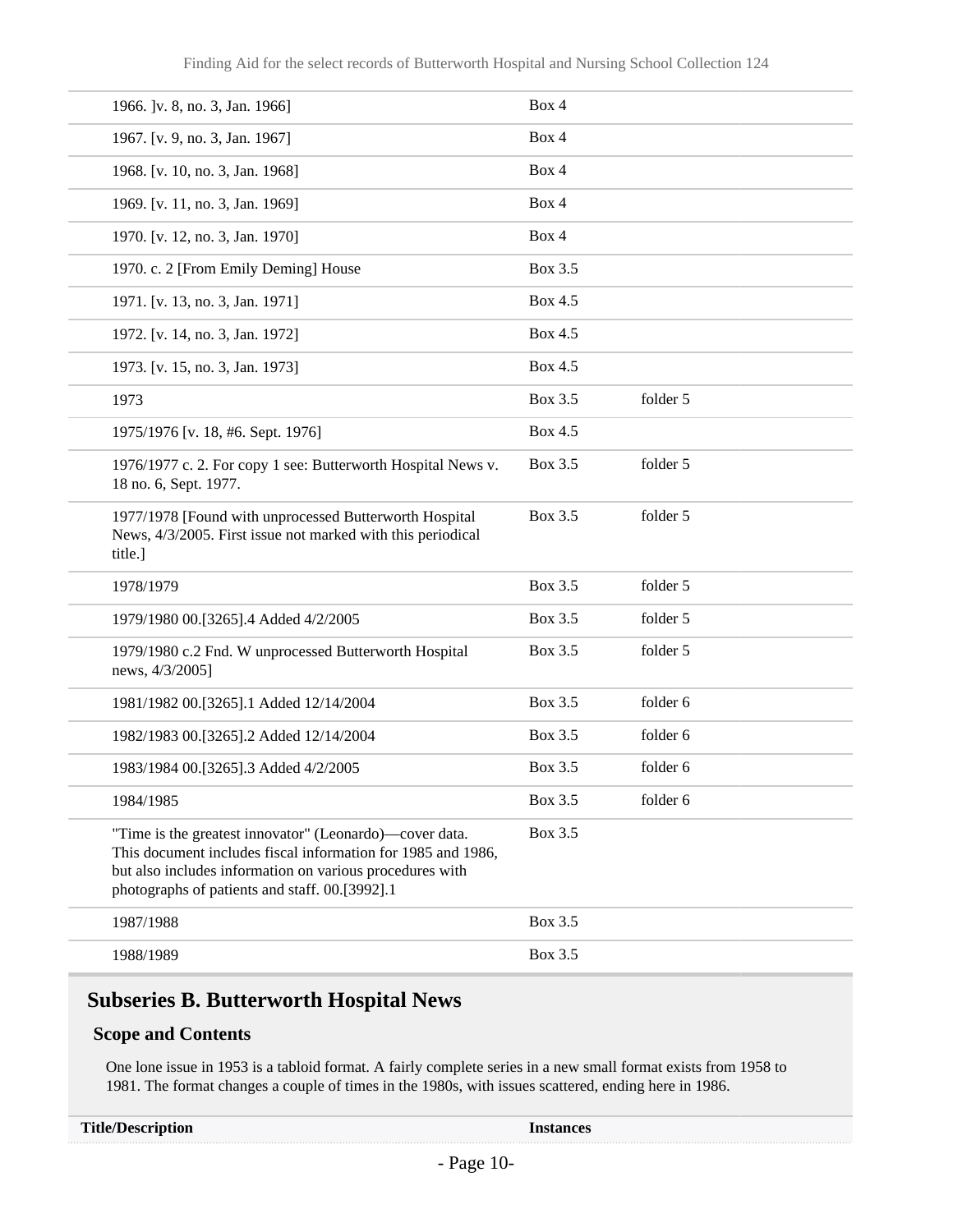| v. 2, no. 5, Dec. 1953                                                                             | Box 10  |           |
|----------------------------------------------------------------------------------------------------|---------|-----------|
| v. 1, no. 1, Nov. 1958-v. 1, no. 12, Oct. 1959                                                     | Box 4   | folder 1  |
| v. 2, no. 1, Nov. 1959-v. 2, no. 12, Oct. 1960                                                     | Box 4   | folder 2  |
| v. 3, no. 1, Nov. 1960-v. 3, no. 12, Oct. 1961                                                     | Box 4   | folder 3  |
| v. 4, no. 1, Nov. 1961-v. 4, no. 12, Oct. 1962                                                     | Box 4   | folder 4  |
| v. 5, no. 1, Nov. 1962-v. 5, no. 12, Oct. 1963                                                     | Box 4   | folder 5  |
| v. 6, no. 1, Nov. 1963-v. 6, no. 12, Oct. 1964                                                     | Box 4   | folder 6  |
| v. 7, no. 1, Nov. 1964-v. 7, no. 12, Oct. 1965                                                     | Box 4   | folder 7  |
| v. 8, no. 1, Nov. 1965-v. 8, no. 12, Oct. 1966                                                     | Box 4   | folder 8  |
| v. 8, no. 4, Feb. 1966. dup. [Deming]                                                              | Box 4   | folder 8  |
| v. 9, no. 1, Nov. 1966-v. 9, no. 12, Oct. 1967                                                     | Box 4   | folder 9  |
| v. 10, no. 1, Nov. 1967-v. 10, no. 12, Oct. 1968                                                   | Box 4   | folder 10 |
| v. 11, no. 1, Nov. 1968-v. 11, no. 12, Oct. 1969                                                   | Box 4   | folder 11 |
| v. 12, no. 1, Nov. 1969-v. 12, no. 12, Oct. 1970                                                   | Box 4   | folder 12 |
| v. 12, no. 12, Oct. 1970, dup. [Deming]                                                            | Box 4   | folder 12 |
| v. 13, no. 1, Nov. 1970-v. 13, no. 12, Oct. 1971                                                   | Box 4.5 | folder 1  |
| v. 13, no. 6, Apr. 1971 (2 extras, one from Deming]                                                | Box 4.5 | folder 1  |
| v. 13, no. 4, Feb. 1971 Dup. [Deming]                                                              | Box 4.5 | folder 1  |
| v. 14, no. 1, Nov. 1971-v. 14, no. 12, Oct. 1972                                                   | Box 4.5 | folder 2  |
| v. 15, no. 1-2, Nov.-Dec. 1972                                                                     | Box 4.5 | folder 3  |
| v. 15, no. 3, Jan. 1973                                                                            | Box 4.5 | folder 3  |
| v. 15, no. 5-7, Mar.-May, 1973                                                                     | Box 4.5 | folder 3  |
| v. 15, no. 9, July 1973                                                                            | Box 4.5 | folder 3  |
| v. 15, no. 11, Sept. 1973 (2 copies, 1 from Deming, Missing v.<br>15, nos. 4, 8, 10 and 12.        | Box 4.5 | folder 3  |
| v. 16, no. 1, Jan. 1974                                                                            | Box 4.5 | folder 4  |
| v. 17, no. 1, Apr. 1975-v. 17, no. 12, Mar. 1976                                                   | Box 4.5 | folder 5  |
| v. 18, no. 1, Apr. 1976-v. 18, no. 12, Mar. 1977                                                   | Box 4.5 | folder 6  |
| v. 19, no. 1, Apr. 1977-v. 19, no. 12, Mar. 1978                                                   | Box 4.5 | folder 7  |
| v. 20, no. 1-5, Apr.-Aug. 1978, v. 7-12, Oct. 1978-Mar. 1979,<br>Missing, v. 20, no. 6, Sept. 1978 | Box 4.5 | folder 8  |

#### **Scope and Contents**

Note: This missing issue may be the Annual Report, housed separately in Box 3.5. This year no longer carries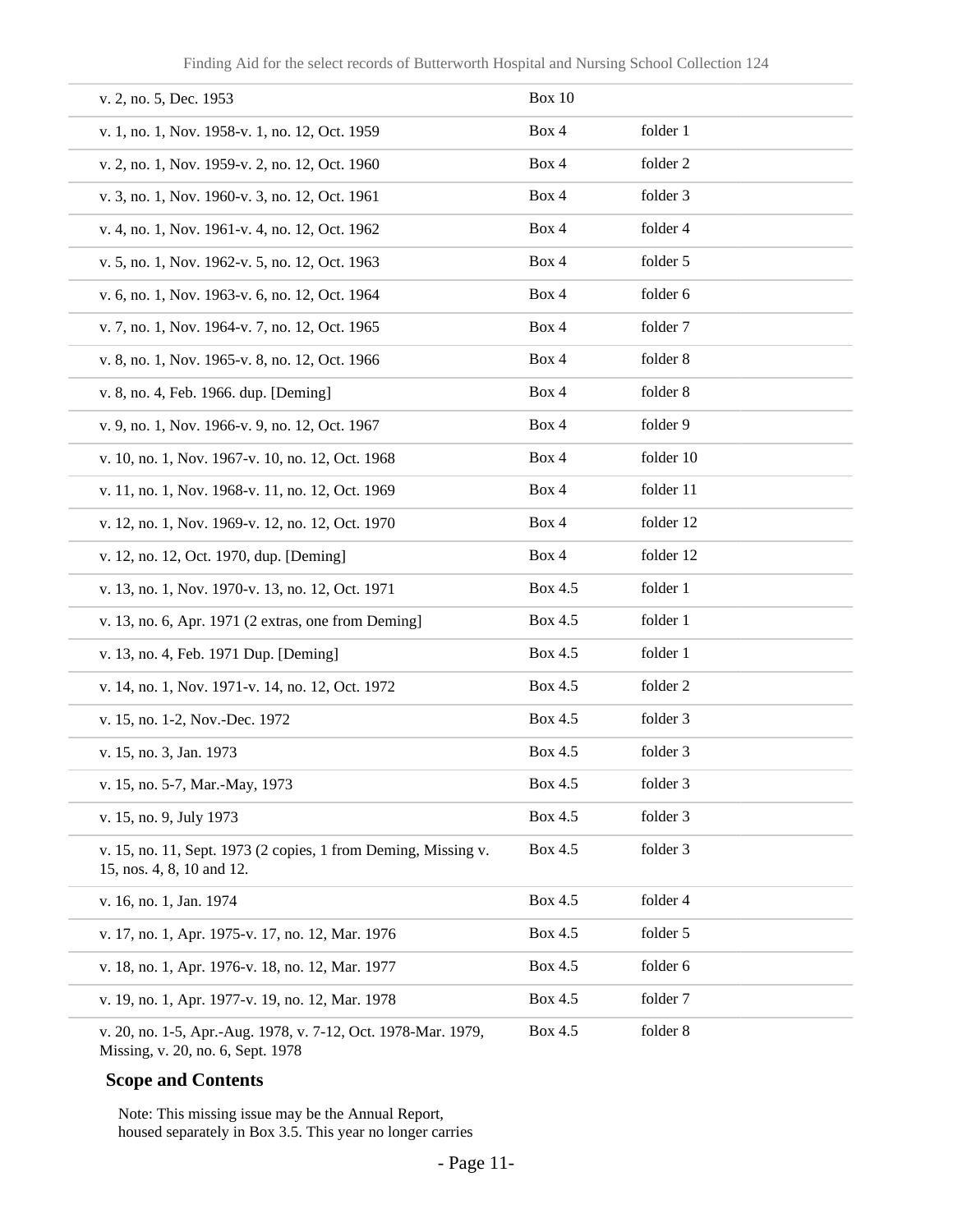the title and numbers of the periodical, though the periodical title is still used in the mailing label on the back cover.

v. 21, nos. 1-5, Apr.-Aug. 1979, v. 7-12, Oct. 1979-Mar. 1980. Missing v. 20, no.6, Sept. 1979 Box 4.5 folder 9

#### **Scope and Contents**

Note: This missing number may still be reserved for the Annual Report, which now looks entirely different, and carries no indication of the periodical title. See box 3.5

| v. 22, nos, 1-5, Apr.-Aug. 1980, v. 7-12, Oct. 1980-Mar. 1981  | Box 4.5 | folder 10 |
|----------------------------------------------------------------|---------|-----------|
| v. 22, no. 9, Dec. 1980, Dup. Missing v. 22, no. 6, Sept. 1980 | Box 4.5 | folder 10 |
| v. 23, v. 1-4, Apr.-July $1981 +$                              | Box 4.5 | folder 11 |
| v. 23, 3rd Quarter 1981                                        | Box 4.5 | folder 11 |
| v. 23, 4th Quarter, 1981                                       | Box 4.5 | folder 11 |
| v. 24, no. 1-4, 6, Jan.-Dec. 1982, Missing v. 5, Sept./Oct.    | Box 4.5 | folder 12 |
| v. 25, no. 1-4, Jan.-Sept. 1983                                | Box 4.5 | folder 13 |
| v. 26, no. 1-3, Jan.-Sept. 1984                                | Box 4.5 | folder 14 |

### **Butterworth News**

| <b>Title/Description</b>                                | <i><u><b>Instances</b></u></i> |           |
|---------------------------------------------------------|--------------------------------|-----------|
| v. 27, nos. $1-2$ [Says quarterly, no year. Rec.d 1985] | Box 4.5                        | folder 15 |
| v. 28, no. 1-2, [Says quarterly, no. year. Recd. 1986]  | Box 4.5                        | folder 16 |

### <span id="page-11-0"></span>**Subseries C. White Caps.**

#### **Scope and Contents**

With only a few 1934/1935 issues available, this publication may actually have been for the Nursing School, rather than the hospital proper.

| <b>Title/Description</b>    | <i>Instances</i> |           |
|-----------------------------|------------------|-----------|
| White Caps, 1934-1935, n.d. | Box 1            | folder 17 |

### <span id="page-11-1"></span>**Subseries D. Phase II, Building Progress**

#### **Scope and Contents**

The few issues here document a 1977/1978 building program.

| <b>Title/Description</b>                                                              | <i><u><b>Instances</b></u></i> |           |
|---------------------------------------------------------------------------------------|--------------------------------|-----------|
| Phase II Building Progress (3), June 1977, August 1977, June<br>1978 (added 4/2/2005) | Box 1                          | folder 18 |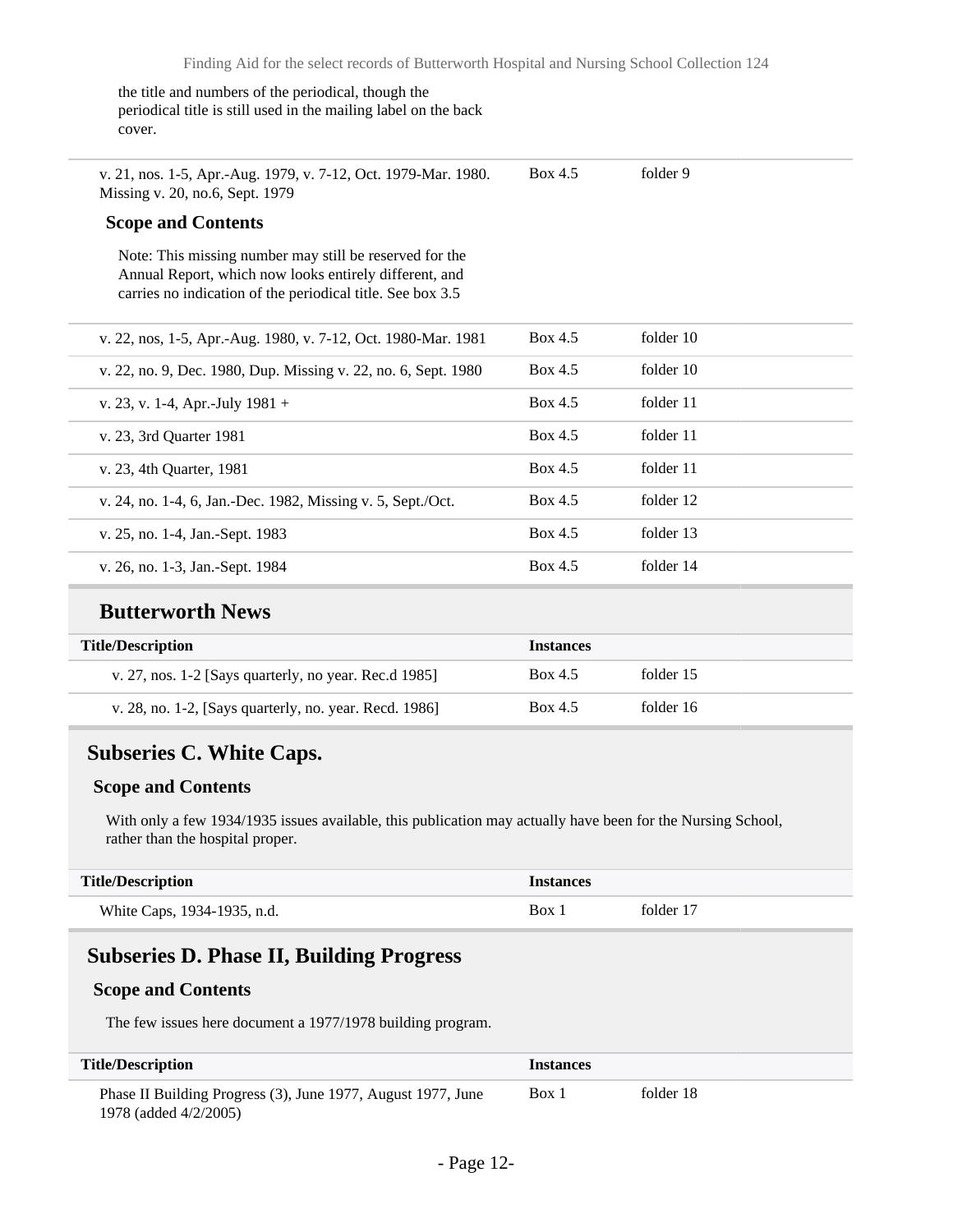### <span id="page-12-0"></span>**Series VI. Ancillary organizations**

#### **Scope and Contents**

Only three items currently document the existence and work of these organizations: Butterworth Hospital Guild, Alumnae Assoc.

### <span id="page-12-1"></span>**Subseries A. Butterworth Hospital Guild**

| <b>Title/Description</b>                             | <b>Instances</b> |           |
|------------------------------------------------------|------------------|-----------|
| Butterworth Hospital Guild, ca. 1961. Added 4/2/2005 | Box 1            | folder 19 |
| Program, Guild Recognition Luncheon, 1973            | Box 1            | folder 20 |
|                                                      |                  |           |
|                                                      |                  |           |

### <span id="page-12-2"></span>**Subseries B. Alumnae Assoc.**

| <b>Title/Description</b>                                | <i>Instances</i> |           |
|---------------------------------------------------------|------------------|-----------|
| Program, Butterworth Hospital Alumnae Association, 1949 | Box 1            | folder 21 |

#### **^** [Return to Table of Contents](#page-1-0)

# <span id="page-12-3"></span>**Series VII. Physician Education Programs**

#### **Scope and Contents**

The one document here includes information on intern programs from ca. 1967 to 1971.

| <b>Title/Description</b>                                     | <b>Instances</b> |           |
|--------------------------------------------------------------|------------------|-----------|
| Graduate Medical Education Program. Ca. 1971. Added 4/2/2005 | Box 1            | folder 22 |

**^** [Return to Table of Contents](#page-1-0)

### <span id="page-12-4"></span>**Series VIII. Nursing School Documents.**

#### **Scope and Contents**

Only a few documents related to the nursing school are currently included, with a wide range between the items. The bulk of this series is the Nursing School yearbooks, ranging from 1927-1985 with various years absent from the collection.

### <span id="page-12-5"></span>**Subseries A. Miscellaneous**

| <b>Title/Description</b> | <i><u><b>Instances</b></u></i> |           |
|--------------------------|--------------------------------|-----------|
| Prospectus               | Box 1                          | folder 23 |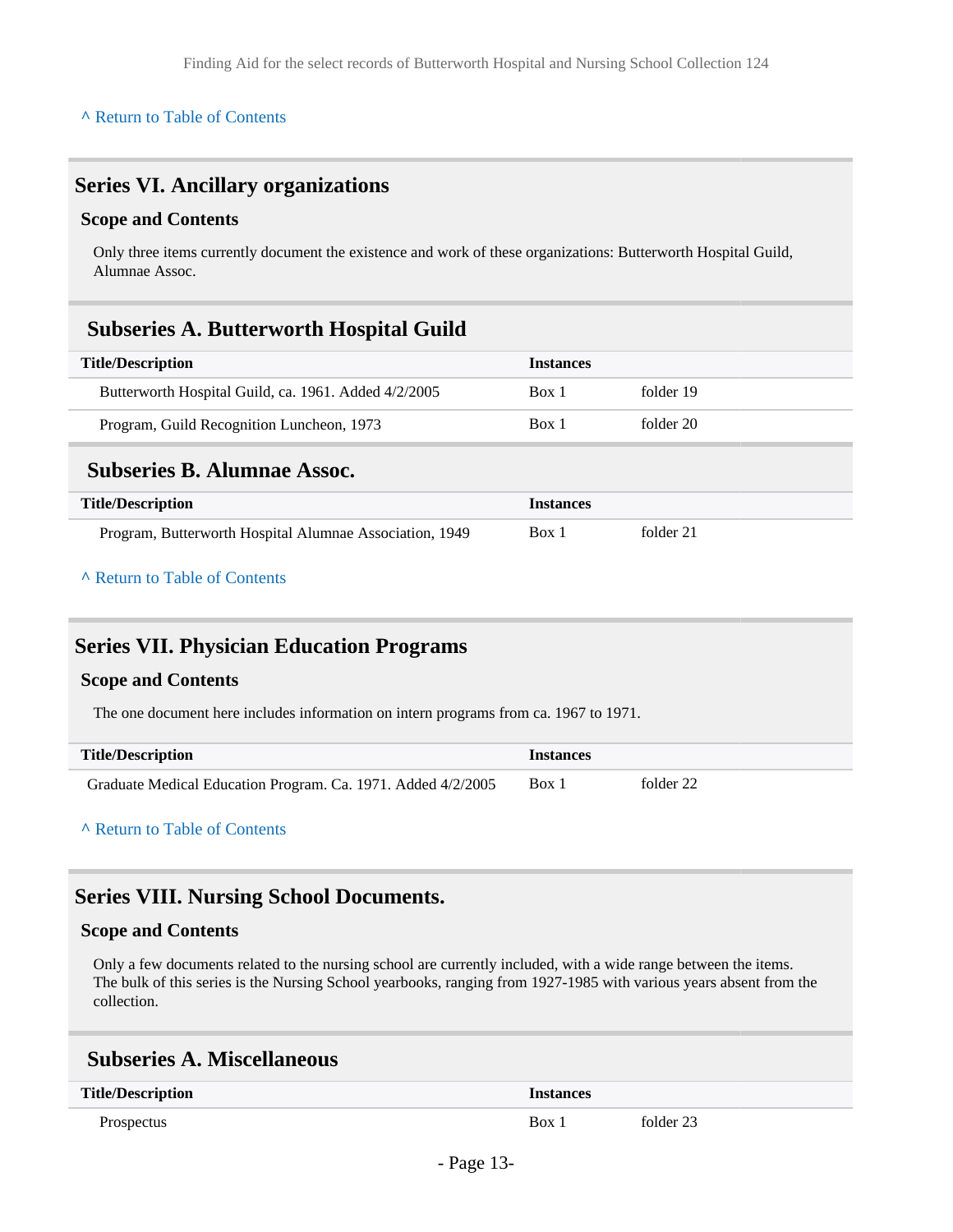# **Graduation Exercises.**

| <b>Title/Description</b>                                                                                                                                 | <b>Instances</b> |           |
|----------------------------------------------------------------------------------------------------------------------------------------------------------|------------------|-----------|
| Address to the Graduating Nurses of Butterworth Hospital /<br>by John S. Lawrence. Westminster Church, Oct. 7, 1907.<br>Formerly MKG610.L43, 00.[3414].1 | Box 1            | folder 24 |
| Commencement Address, Class of 1963 / William Haeck.<br>Added 4/2/2005                                                                                   | Box 1            | folder 25 |
| Sept. 24, 1942. Graduation program. Added 4/2/2005                                                                                                       | Box 1            | folder 26 |

# <span id="page-13-0"></span>**Subseries B. Publications**

| <b>Title/Description</b>                                                                                          | <i>Instances</i> |           |
|-------------------------------------------------------------------------------------------------------------------|------------------|-----------|
| Student Handbooks, includes biographical information on LuLu<br>L. Cudney inside front cover. 1967. (00.[5501].1) | Box 1            | folder 27 |

# **School Yearbooks**

# **The Voyager**

| <b>Title/Description</b>                                             | <b>Instances</b> |
|----------------------------------------------------------------------|------------------|
| 1927 c.1                                                             | Box 9            |
| 1928 c.1                                                             | Box 9            |
| c. 2's of 1927 and 1928, Helen Swoba's annotated copies.<br>2009.015 | Box 9            |
| 1929                                                                 | Box 9            |
| 1930                                                                 | Box 9            |
| 1934                                                                 | Box 9            |
|                                                                      |                  |

**White Caps**

| <b>Title/Description</b> | <b>Instances</b> |
|--------------------------|------------------|
| 1939                     | Box 9            |
| 1941.? (No cover)        | Box 9            |
| 1946                     | Box 9            |

**Servio**

| <b>Title/Description</b> | <b>Instances</b> |
|--------------------------|------------------|
| 1959                     | Box 9            |
| 1960                     | Box 9            |
| 1961                     | Box 9            |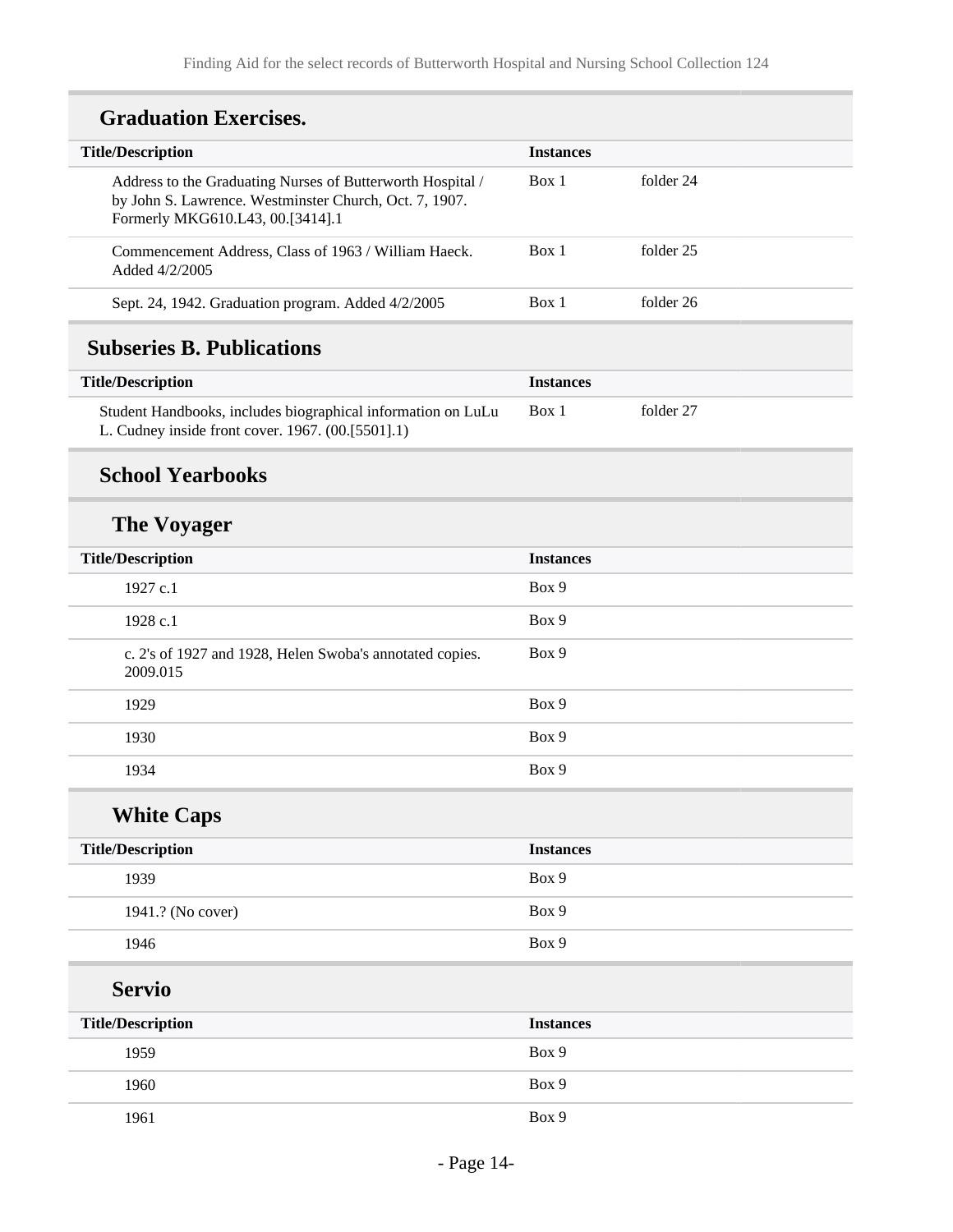| 1962            | Box 9 |
|-----------------|-------|
| 1963            | Box 9 |
| 1964            | Box 9 |
| 1965            | Box 9 |
| 1966            | Box 9 |
| 1967 (2 copies) | Box 9 |
| 1970            | Box 9 |
| 1972            | Box 9 |
| 1978            | Box 9 |
| 1979            | Box 9 |
| 1980            | Box 9 |
| 1981            | Box 9 |
| 1982            | Box 9 |
| 1983            | Box 9 |
| 1985            | Box 9 |

# <span id="page-14-0"></span>**Series IX. Photographs, n.d.**

#### **Scope and Contents**

A dozen interesting exterior and interior views of early building facilities is found in Box 5. However, the bulk of the photographs are class photos from the Nursing School, from ca. 1893-1985. Many of these are mounted on oversized boards, housed in print boxes or in the flat file drawers.

# <span id="page-14-1"></span>**A. Hospital**

| <b>Title/Description</b>                         | <b>Instances</b> |          |  |
|--------------------------------------------------|------------------|----------|--|
| Hospital Exterior, n.d. (2)                      | Box 5.5          | folder 1 |  |
| Dining Room, n.d. (1)                            | Box 5.5          | folder 2 |  |
| Group photos, Nursing School and Staff, n.d. (3) | Box 5.5          | folder 3 |  |
| Ambulance, n.d. (1)                              | Box 5.5          | folder 4 |  |
| Private hospital room, n.d. (1)                  | Box 5.5          | folder 5 |  |
| Golden Rule Cottage, n.d. (1)                    | Box 5.5          | folder 6 |  |
| General ward, old hospital, n.d. (1)             | Box 5.5          | folder 7 |  |
| Operating room, n.d. $(1)$                       | Box 5.5          | folder 8 |  |